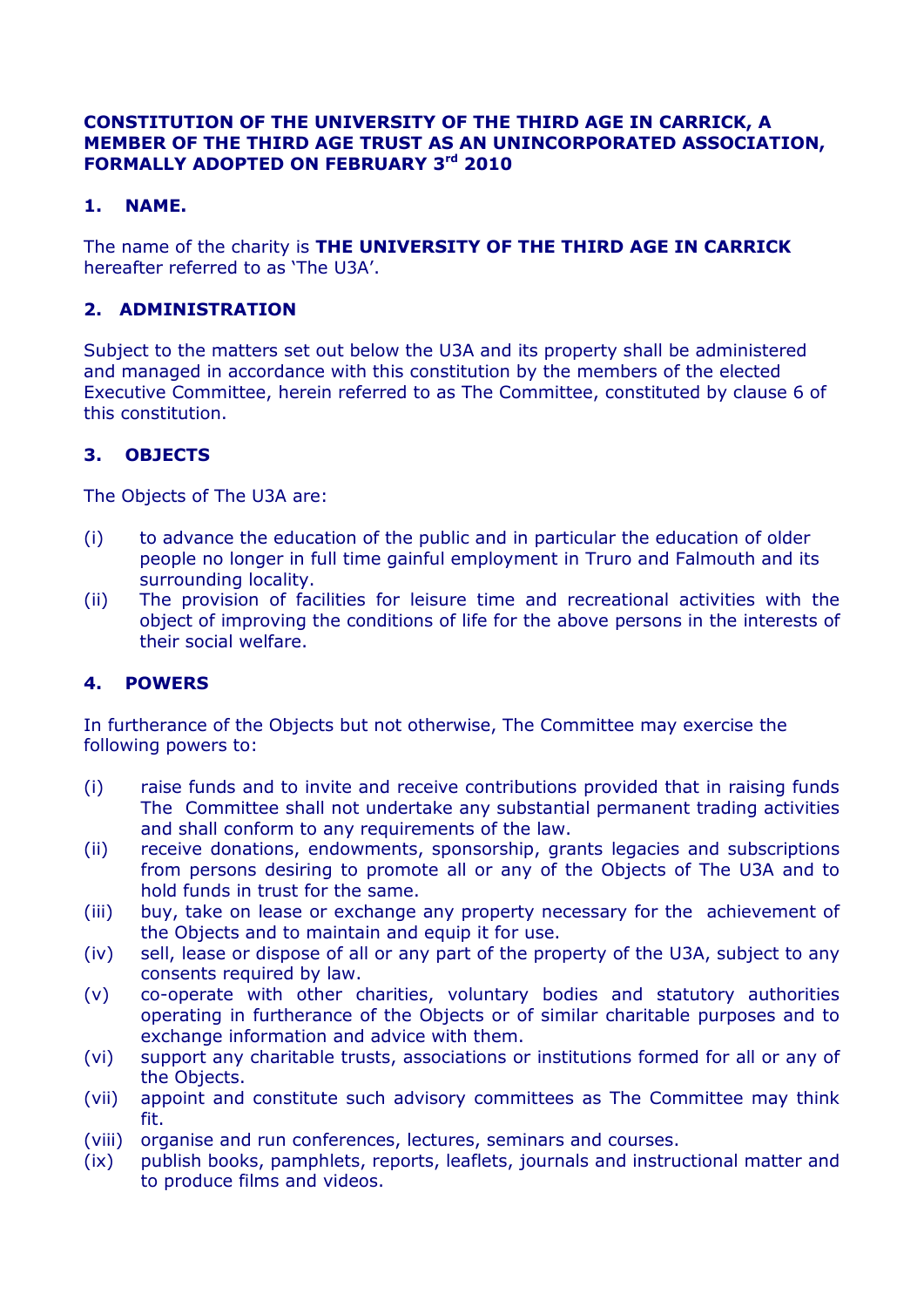- (x) participate in and assist in the development of area and regional groupings of U3As.
- (xi) do all such other lawful things as are necessary for the achievement of the Objects.

## **5. MEMBER SHIP**

- (i) Membership of the U3A shall be open to individuals and any corporate body or unincorporated association, interested in furthering the work of 'The U3A', provided that they agree to abide by this constitution and any conditions properly imposed by The Committee and to pay the annual subscription as determined by The Committee and confirmed by the membership at an Annual General Meeting.
- (ii) Every individual member shall have one vote.
- (iii) Each member organization shall be entitled to receive notice and attend General meetings of The U3A having appointed an individual to represent it and informed the Secretary of the details but shall have no voting rights.
- (iv) The Committee may and for good reason terminate the membership of any individual or member organization if annual membership or other fees are unpaid for 3 months after the due date or if the member or member organization acts in a way which is prejudicial to The U3A or to the running of The U3A or brings it into disrepute, provided that the individual concerned or the appointed representative of the member organization concerned shall have the right to be heard by The Committee accompanied by a friend who may also speak, or make written representation before a final decision is made.

## **6. THE COMMITTEE**

The management of The U3A shall be vested in a Committee, consisting of members whose duty it shall be to carry out its general policy and to provide for the administration, management and control of the affairs and property of The U3A.

(i) Honorary Officers

At the Annual General Meeting of The U3A the members shall elect from amongst themselves a chairman, a vice-chairman/men, a secretary, a treasurer and a membership secretary who shall hold office from the conclusion of that meeting and a President, if the creation of such a post has been agreed at a General Meeting.

(ii) The Committee

The Committee shall consist of not less than 5 and not more than 12 members being:

- (a) the honorary officers specified in the preceding sub-clause
- (b) not less than 1 and not more than 7 members elected at the Annual General Meeting who shall hold office from the conclusion of that meeting.
- (iii) The Committee may in addition appoint not more than 2 co-opted members who shall have full voting rights and have tenure until the next Annual General Meeting.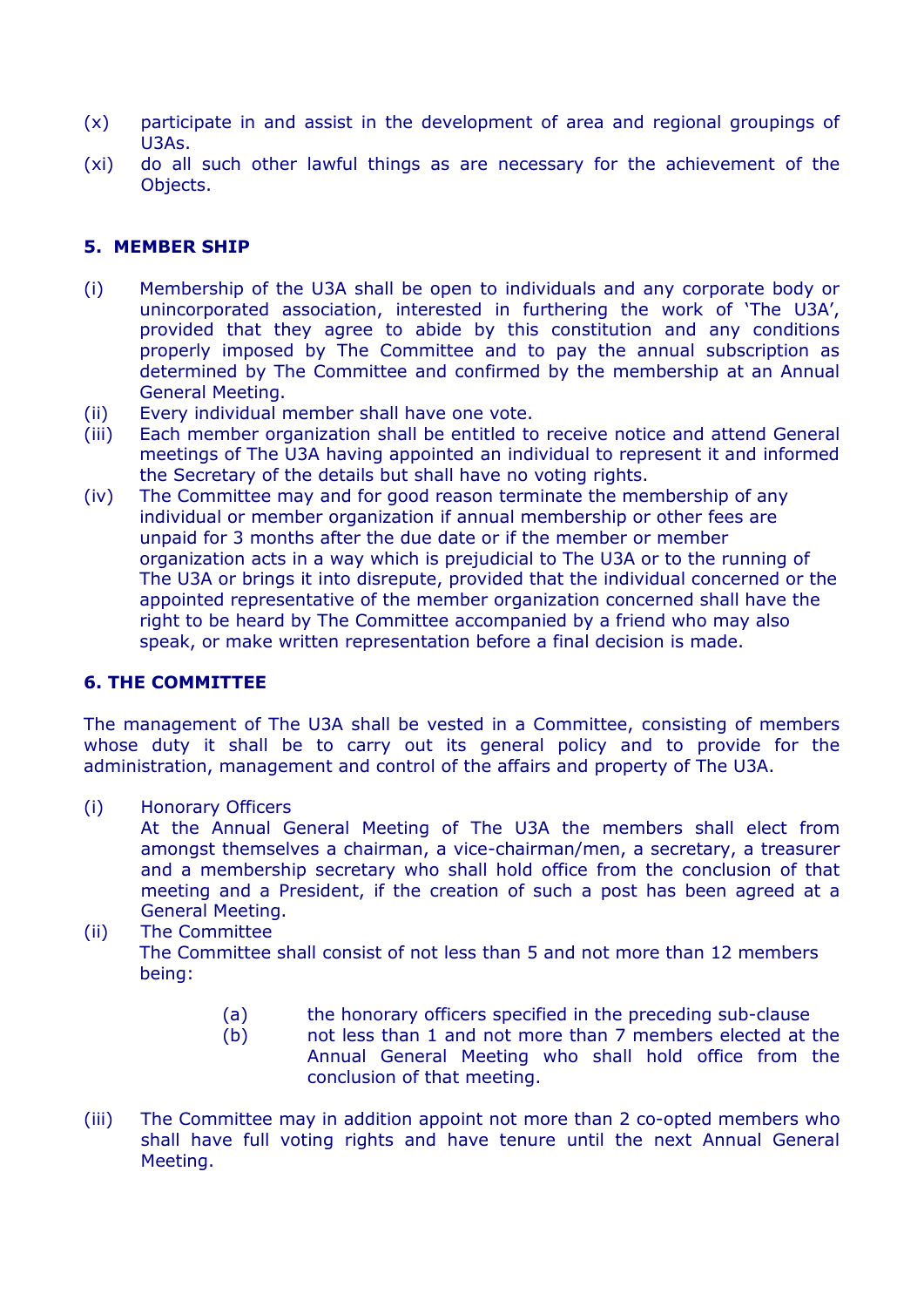- (iv) Persons who need not be members may be invited by The Committee to serve because of their special expertise. They shall have no voting rights and their term of service shall expire at the next Annual General Meeting.
- (v) Vacancies on The Committee which arise through resignation or termination during the year can be filled from the membership and such an appointee shall complete the term of service of the member he or she is replacing and shall be eligible for re-election in the prescribed manner at the next Annual General Meeting.
- (vi) The proceedings of The Committee shall not be invalidated by any vacancy among their number or by any failure to appoint or any defect in the appointment, election or co-option of a member.
- (vii) A member of The Committee shall cease to hold office if he or she:
	- (a) is disqualified from acting as a member of The Committee by virtue of section 72 of the Charities Act 1993 (or any statutory re-enactment or modification of that provision).
	- (b) becomes incapable by reason of mental disorder, illness or injury of managing and administering his or her own affairs.
	- (c) is absent without the permission of The Committee from 3 consecutive meetings and The Committee resolve that his or her office be vacated.
	- (d) is subject to a vote of no confidence from The Committee as a result of actions which bring The U3A into disrepute or conduct prejudicial to The U3A or failure to abide by the terms of this constitution or decisions of The Committee.
	- (e) notifies in writing to The Committee a wish to resign (but only if at least four members of The Committee will remain in office when the notice of resignation is to take effect which shall be at least 21 days from the receipt of the notification).

## **7. ELECTION OF MEMBERS OF THE COMMITTEE**

- (i) The election of members of The Committee shall be held at the Annual General Meeting of the U3A.
- (ii) The newly elected Committee shall take office at the conclusion of the Annual General Meeting.
- (iii) Officers shall serve for a period of one year and Committee members for a period of two years. Retiring Officers and Committee members may stand for re-election at the annual AGM provided that no-one may hold the office of Chairman or Vice-Chairman for more than 5 consecutive years without an intervening period of at least one year except that a retiring Vice-Chairman may stand immediately for the post of Chairman.
- (iv) If insufficient nominations are received to fill the vacancies for Officers and/or Committee members, the Membership at the Annual General Meeting may as a last resort, appeal to the assembly for permission to ask whether anyone present is willing to reconsider and put themselves forward as a candidate for one of the vacancies. A vote must be taken on this motion and must be carried by not less than two thirds of the members present for the request to be made. If nominations are received, proposed and seconded, a vote must be taken and carried by a simple majority.
- (v) In the event of no nominations being received for one or more of the Honorary Officer posts or no member of the newly elected committee being willing to take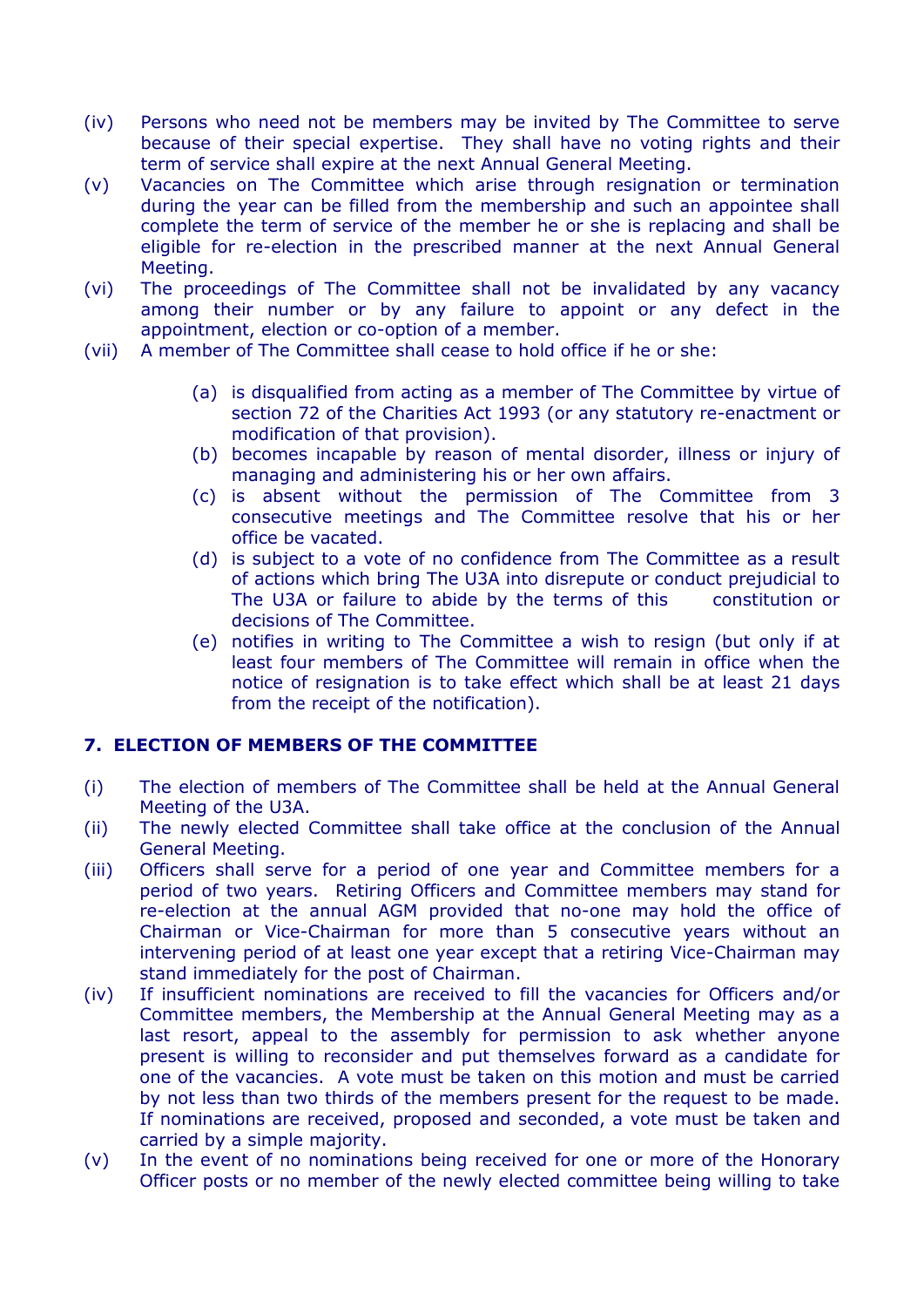on one or more of the Officer positions a majority decision can be taken by The Committee to ask the retiring officer to stay until the next AGM.

#### **8. MEETINGS AND PROCEEDINGS OF THE COMMITTEE**

- (i) The Committee shall hold at least 4 ordinary meetings each year.
- (ii) A special meeting may be called at any time by the Chairman or by any two members of The Committee upon not less than seven days' notice being given to other members of The Committee of the matters to be discussed unless it concerns the appointment of a co-opted member in which case not less than twenty one days notice must be given.
- (iii) The Chairman shall chair the meetings and in his or her absence the Vice-Chairman shall take over or if he or she is also absent The Committee shall choose one of their number to be chairman of the meeting before any business is transacted.
- (iv) A President elected by The U3A will be an ex officio member of the Committee and shall not have voting rights.
- (v) There shall be a quorum when at least one third of the number of members of The Committee for the time being or three members of The Committee whichever is the greater, are present at the meeting.
- (vi) Every matter shall be determined by a majority of votes of the members of The Committee present and voting on the question but in the case of equality of votes the Chairman of the meeting shall have a second or casting vote.
- (vii) The Committee shall keep minutes of the proceedings of its meetings which should incorporate reports of any sub-committees and these minutes shall be available for inspection should a member request it.
- (viii) The Committee may from time to time make and alter rules for the conduct of their business, the summoning and conduct of their meetings and custody of documents. No rule may be made which is inconsistent with this constitution.
- (ix) The Committee may appoint sub-committees consisting of at least one of its members for the purpose of performing any function or duty which in the opinion of The Committee would be more conveniently undertaken or carried out by a sub-committee, provided that all acts and proceedings of any such subcommittees shall be fully and promptly reported to The Committee.
- (x) No Committee member shall be chargeable or responsible for loss caused by any act done or omitted to be done by him/her or by any other Committee member or by reason of any mistake or omission made in good faith by any Committee member or by reason of any other matter other than willful and individual fraud or wrongdoing or actions knowingly beyond the scope of a specific authority or limit thereon on the part of The Committee member in question.

## **9. FINANCE**

- (i) The funds of The U3A, including all donations, contributions and bequests, shall be paid into an account/accounts operated by The Committee in the name of The U3A at such bank as The Committee shall from time to time decide. All cheques drawn on the account shall be signed by any two of four signatories appointed by The Committee, save that any cheque made out in favour of one of the signatories must be signed by two of the others.
- (ii) The funds belonging to The U3A shall be applied only in furthering the objects.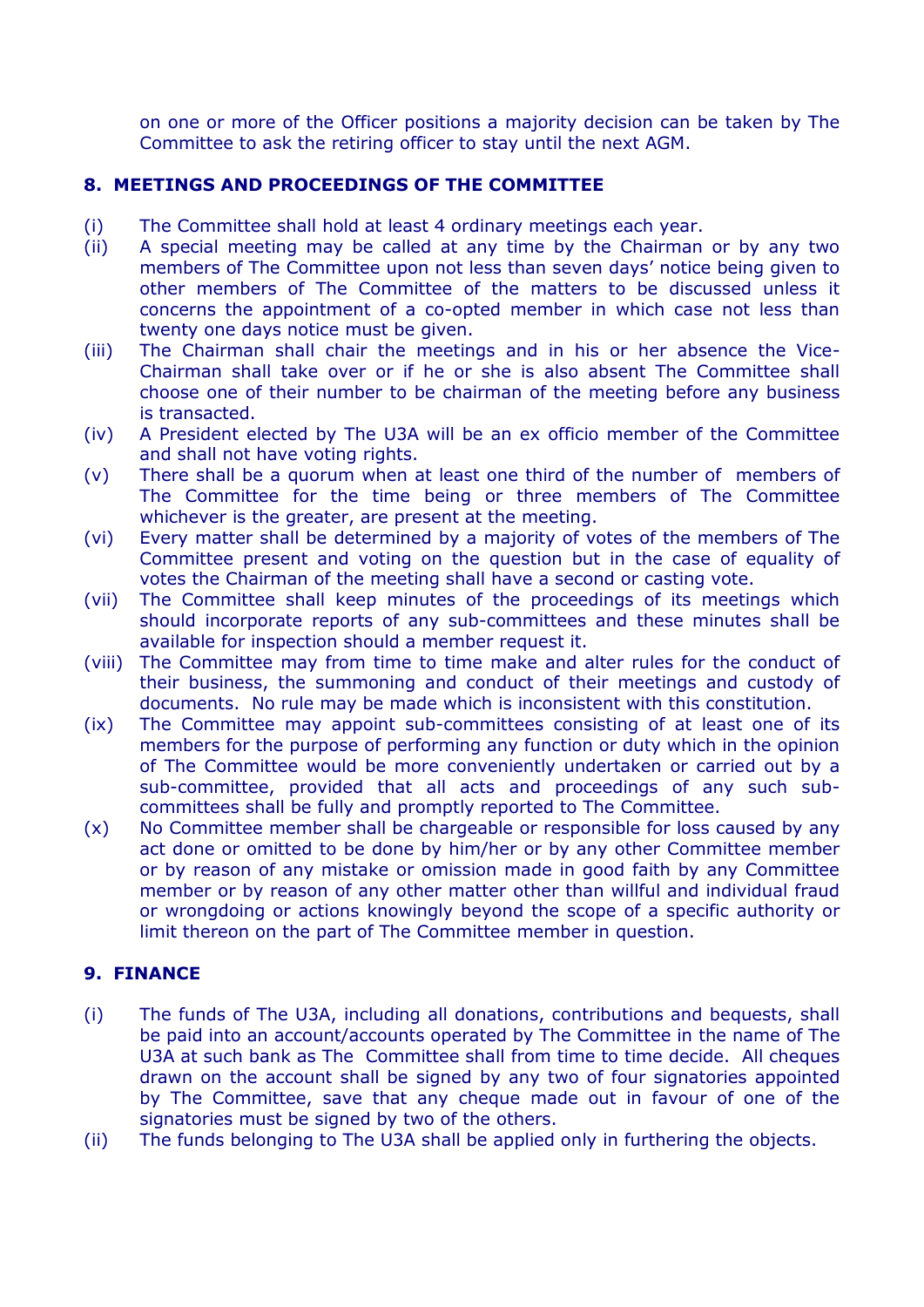- (iii) No funds shall be transferred in any way to Committee members, provided that nothing herein shall prevent the payment in good faith of reasonable and proper out of pocket expenses incurred in the course of U3A work.
- (iv) All proper costs, charges and expenses incidental to the management of The U3A and membership of the Third Age Trust may be defrayed from the funds of The U3A.

## **10. PROPERTY**

(i) All property of The U3A shall be applied solely towards the objects of The U3A. Ownership of property is vested in the U3A and items may with the agreement of The Committee be transferred on a temporary basis to a nominated member's home in pursuance of the his/her designated role until such time as the member's tenure of office ceases or The Committee request its return. A list of all property of the U3A shall be maintained.

## **11. ACCOUNTS**

The Committee shall comply with their obligations under the Charities Act 1993 (or any statutory re-enactment or modification of that Act) with regard to:

- (i) the keeping of accounting records for The U3A;
- (ii) the preparation of annual statements of account for The U3A;
- (iii) the independent examination of the statements of account of The U3A; and
- (iv) the transmission of the statements of account of The U3A to the Charity Commission.

## **12. ANNUAL REPORT**

The Committee shall comply with their obligations under the Charities Act 1993 (or any statutory re-enactment or modification of that act) with regard to the preparation of an annual return and its transmission to the Commission.

#### **13. ANNUAL GENERAL MEETING**

- (i) There shall be an Annual General Meeting of the U3A which shall be held in the month of April in each year or as soon as practicable thereafter but not later than 15 months after the preceding Annual General Meeting.
- (ii) Every Annual General Meeting shall be called by The Committee. The Secretary shall give at least 21 days' notice of the Annual General Meeting to all the members of The U3A. All the members of The U3A shall be entitled to attend and vote at the meeting.
- (iii) Accidental omission to give notice to any member shall not invalidate the proceedings of the General Meeting.
- (iv) The Committee shall present to each Annual General Meeting the report and accounts of The U3A for the preceding year for approval.
- (v) The Committee shall seek approval for the appointment of the examiner for the accounts.
- (vi) Nominations for election to The Committee must be made by members in writing and must be in the hands of the Secretary of The Committee at least 14 days before the Annual General Meeting. Should nominations exceed vacancies, election shall be by ballot.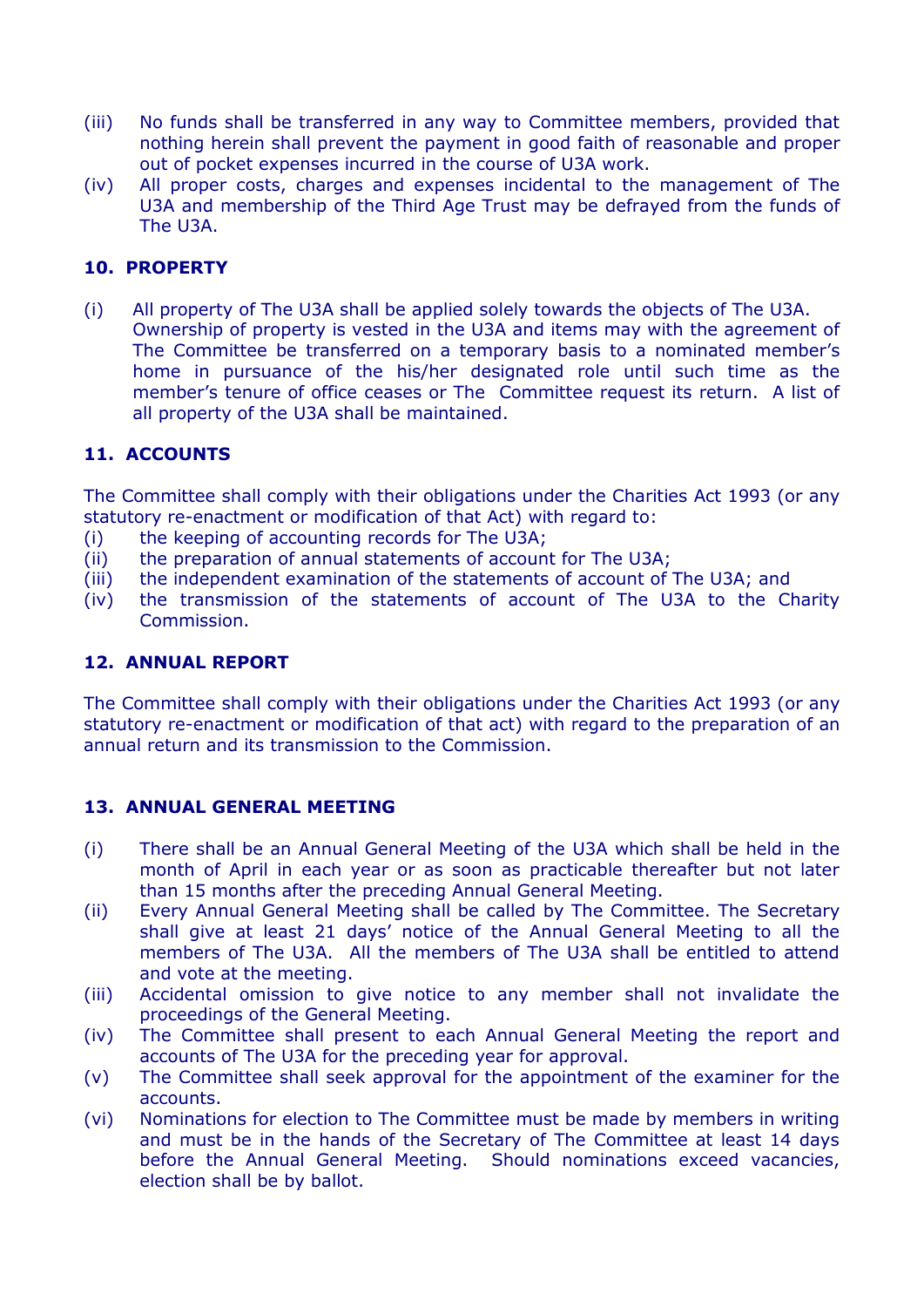Any proposals to amend the constitution subject to clause 16 shall be considered at the Annual General Meeting and any other business published in the agenda or at a Special General Meeting.

## **14. SPECIAL GENERAL MEETING**

(i) The Committee may call a Special General Meeting of the charity at any time and if at least 25 of the members request such a meeting in writing stating the business to be considered, the Secretary shall call such a meeting. At least 21 days notice shall be given. The notice must state the business to be discussed. There shall be a quorum when 10% of the members are present. Accidental omission to give notice to any member shall not invalidate the proceedings.

## **15. PROCEDURE AT GENERAL MEETINGS**

- (i) The Secretary or other person specially appointed by The Committee shall keep a full record of proceedings at every General Meeting of The U3A.
- (ii) There shall be a quorum when at least 10% of the number of members of The U3A, are present at any General Meeting.
- (iii) If within half an hour from the time appointed for the meeting a quorum is not present, the meeting if convened at the request of the members shall be dissolved. In any other case it shall be adjourned to another day and time as The Committee may direct provided 21 day's notice is given to all members. If at the adjourned meeting a quorum is not present within half an hour of the time appointed for the meeting, the members present shall be a quorum.
- (iv) The Chairman of The U3A shall be the Chairman of the General Meeting at which he/she is present unless the Committee decides to ask the President to preside. In the absence of the proposed Chairman, The Committee shall have the power to elect a chairman for the meeting.
- (v) If there is a tied vote the Chairman of the meeting should have a single casting vote.

# **16. ALTERATIONS TO THE CONSTITUTION**

- (i) Subject to the following provisions of this clause, the Constitution may be altered by a resolution passed by not less than two thirds of the members present and voting at a General Meeting. The notice of the General Meeting must include notice of the resolution, setting out the terms of the alteration proposed.
- (ii) No amendment may be made to clause 1 (the name of the charity) clause 3 (the Objects clause) clause 17 (the dissolution clause) or this clause without the prior consent in writing of the Commissioners.
- (iii) No amendment may be made which would have the effect of making the Charity cease to be a charity at law.

The Committee shall promptly send to the Charity Commission a copy of any amendment made under this clause.